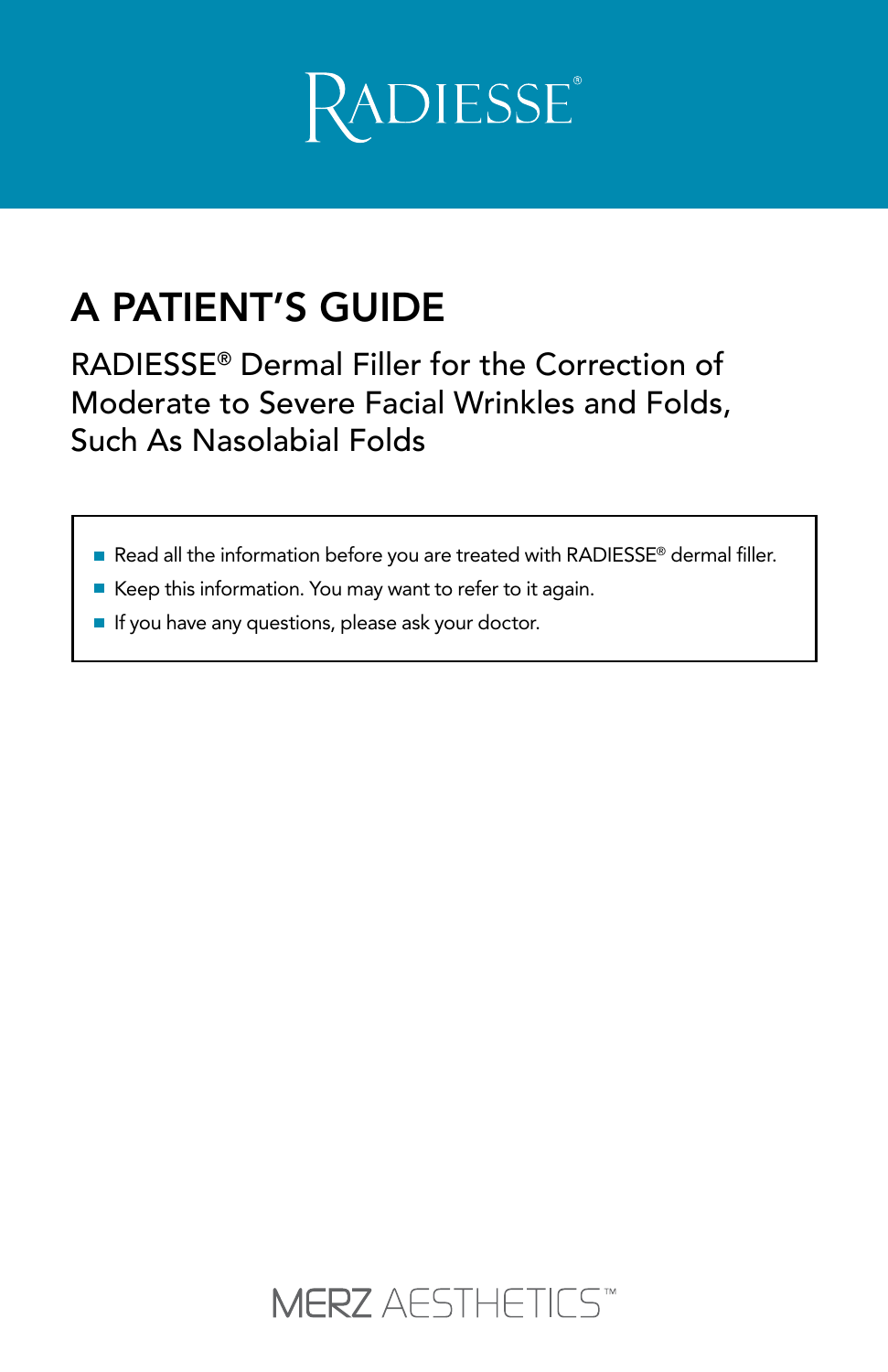## **INTRODUCTION**

This information will help you decide whether treatment with RADIESSE dermal filler is right for you. This information does not take the place of a discussion with your doctor but will answer some questions about RADIESSE dermal filler treatment.

Please read this information and discuss any questions with your doctor. Only you and your doctor can decide whether RADIESSE dermal filler is right for you.

## GLOSSARY

#### **ANESTHETIC:**

A substance that causes temporary loss of feeling that may make your dermal filler treatment more comfortable.

#### CAI CIUM HYDROXYI APATITE:

A substance compatible with living systems that dissolves in the body that is identical in composition to the mineral portion of teeth and bone.

#### GRANUI OMA:

A small area of swelling (inflammation) around the dermal filler material due to the body's response to the material.

#### NODULE:

A small lump of dermal filler material.

#### Side effect:

An undesirable event caused by use of the dermal filler.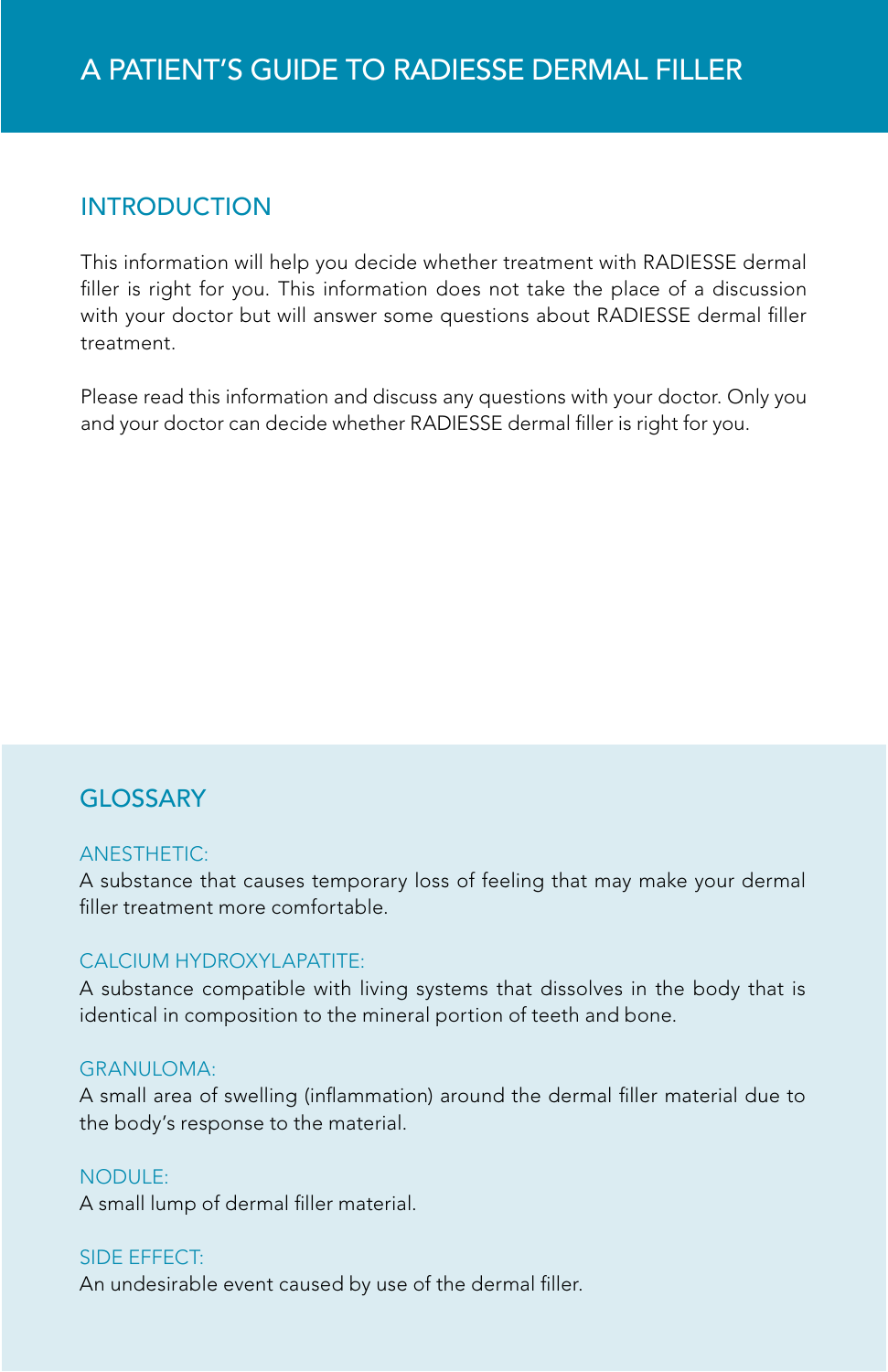

### BACKGROUND INFORMATION

#### WHAT IS RADIESSE DERMAL FILLER?

RADIESSE dermal filler is an injectable for facial folds and wrinkles. Calcium Hydroxylapatite has a history of safe use in otology (ears), laryngeal (vocal chords), and dental and orthopedic applications (see glossary).

#### WHAT IS RADIESSE DERMAL FILLER USED FOR?

RADIESSE dermal filler is used to fill moderate to severe facial wrinkles and folds, such as nasolabial folds—the creases that extend from the corner of your nose to the corner of your mouth. RADIESSE dermal filler will not correct the underlying causes.

#### CAN RADIESSE DERMAL FILLER WORK FOR ME?

Talk to your doctor about your medical history when deciding on treatment options. You should not use RADIESSE dermal filler if you are allergic to any of its ingredients. You should also not choose RADIESSE dermal filler if you desire only short-term results.

#### How does RADIESSE dermal filler work?

Once injected, RADIESSE dermal filler immediately adds fullness to your face giving you a visible result at the first treatment session. RADIESSE dermal filler contains microspheres made of a natural material called Calcium Hydroxylapatite in a water based gel carrier.

#### HOW LONG DO TREATMENT EFFECTS LAST?

Although treatment effects will differ for each person, in a clinical study, RADIESSE dermal filler lasted up to 6 months according to independent doctors in a blinded test. The people in this study were followed after the clinical study and the unblinded treating doctor rated some people still improved up to two years from RADIESSE dermal filler treatment.

#### DO INJECTIONS OF RADIESSE DERMAL FILLER HURT?

As with any injection, injections with RADIESSE dermal filler may hurt. RADIESSE dermal filler is injected in small amounts using a very fine needle. Your doctor may apply a topical or local anesthetic.

#### ARE SKIN TESTS NEEDED BEFORE TREATMENT WITH RADIESSE DERMAL FILLER? No skin testing is required prior to use.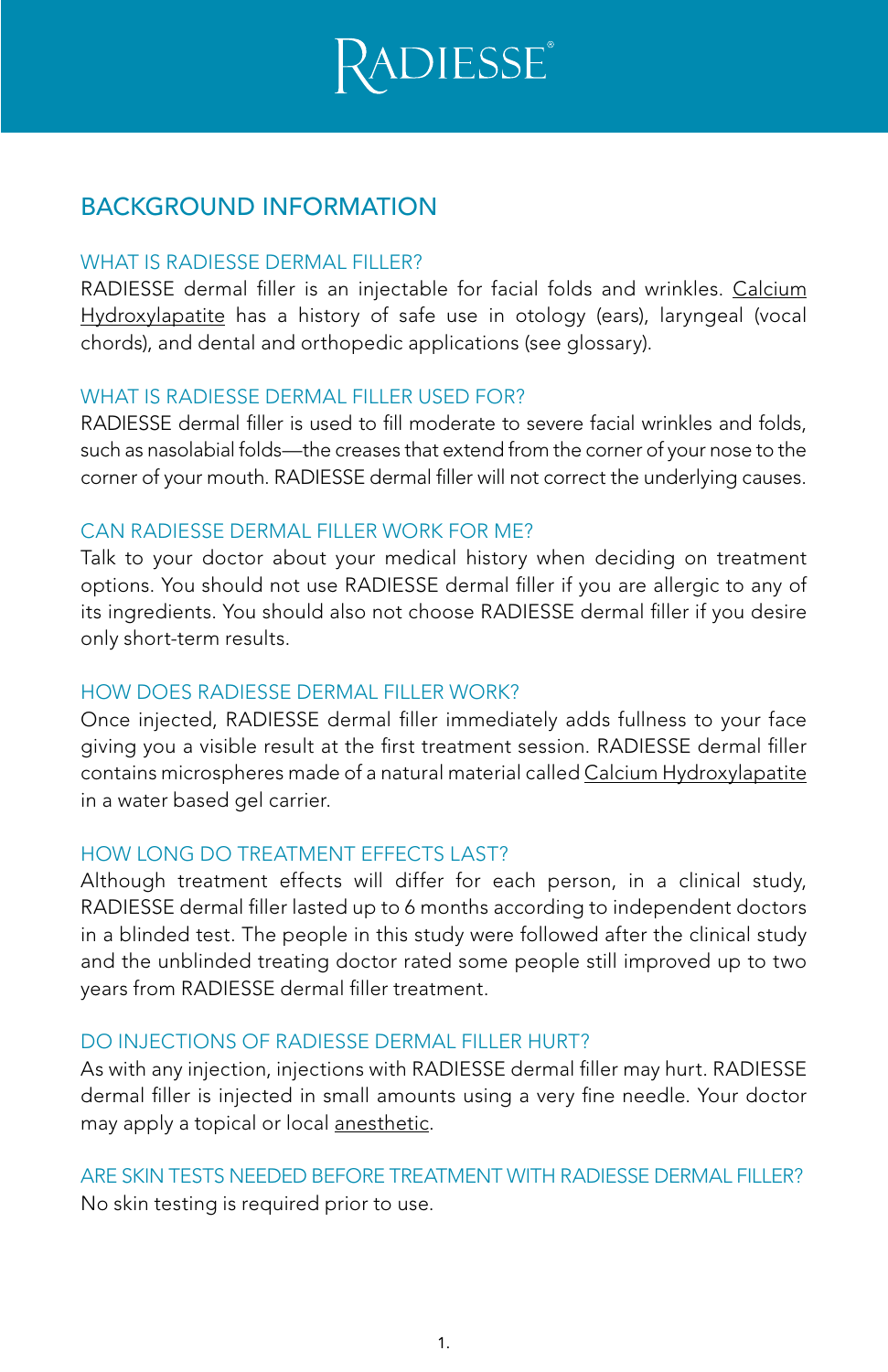#### SHOULD I TELL MY HEALTHCARE PROVIDER WHAT MEDICATIONS I AM TAKING?

Yes. You should tell your doctor about all the medicines you are taking, even over the counter medicines or treatments. If you are taking blood thinners or medications that may interfere with clotting of the blood, such as aspirin, you might be more likely to have bruising or bleeding at the injection site. There have been no studies of possible interactions between RADIESSE dermal filler and drugs or other substances or implants.

#### WHAT CAN I EXPECT TO HAPPEN AT A TREATMENT SESSION?

- Your doctor will answer all of your questions and prepare you for the treatment.
- The area where the injections will be given will be cleaned with an antiseptic.
- You and your doctor will determine if a topical or local anesthetic is needed.
- RADIESSE dermal filler will be injected in small amounts into the skin using a very fine needle.
- An ice pack may be applied to the treatment area before or after treatment to help reduce swelling.

#### What are the possible side effects of treatment with RADIESSE DERMAL FILLER?

Talk to your doctor about the possible side effects of RADIESSE dermal filler. The most common side effects are redness, bruising, or swelling. These side effects generally last for a short time and are mild in nature. As with all procedures that involve an injection through the skin, there is a risk of infection. However, no infections have been reported in the clinical study of RADIESSE dermal filler. Report any side effects you may experience to your doctor. The table below shows the types of side effects reported in a clinical study of 117 patients with RADIESSE dermal filler and another similar product (Tables  $1 - 4$ ). Long term side effects were studied in 102 patients and no long term side effects were observed through out the 3 years of follow-up.

|                  | <b>RADIESSE</b>      | <b>CONTROL</b>       |
|------------------|----------------------|----------------------|
|                  | <b>TOTAL</b><br>N(%) | <b>TOTAL</b><br>N(%) |
| <b>BRUISING</b>  | 74 (63.2)            | 50 (42.7)            |
| <b>SWELLING</b>  | 81 (69.2)            | 62 (53.0)            |
| <b>REDNESS</b>   | 78 (66.7)            | 84 (71.8)            |
| <b>GRANULOMA</b> | 0(0.0)               | 0(0.0)               |
| <b>NODULE</b>    | 1(0.9)               | 1(0.9)               |
| PAIN             | 33(28.2)             | 26(22.2)             |
| <b>ITCHING</b>   | 21(18.0)             | 24 (20.5)            |
| <b>OTHER</b>     | 35 (29.9)            | 26(22.2)             |

#### TABLE 1. SIDE EFFECTS REPORTED THROUGH PATIENT DIARIES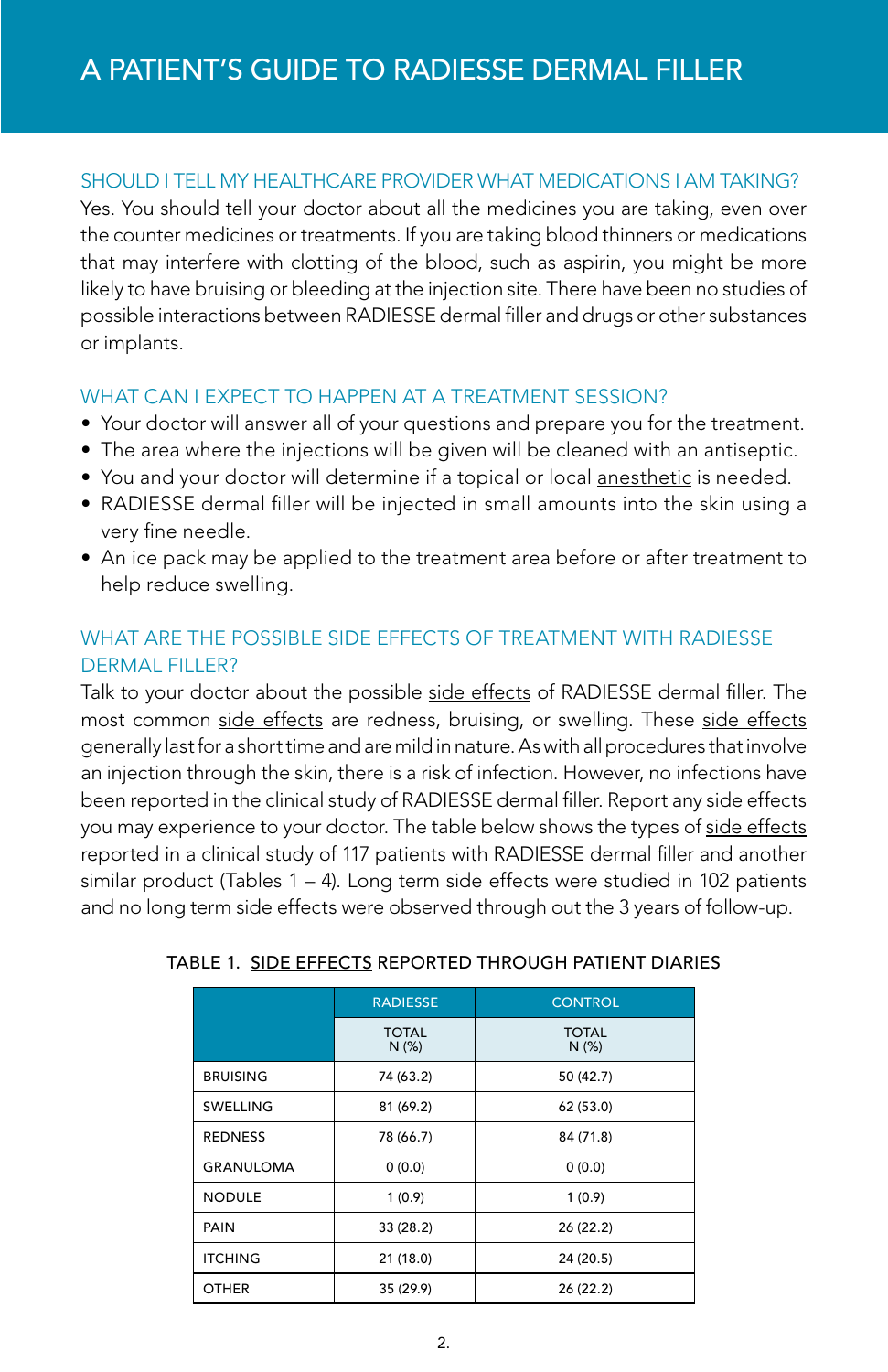#### TABLE 2. SIDE EFFECTS REPORTED THROUGH OTHER METHODS

|                       | <b>RADIESSE</b>      | <b>CONTROL</b>       |  |  |  |
|-----------------------|----------------------|----------------------|--|--|--|
|                       | <b>TOTAL</b><br>N(%) | <b>TOTAL</b><br>N(%) |  |  |  |
| <b>BRUISING</b>       | 0(0.0)               | 2(1.7)               |  |  |  |
| SWELLING              | 5(4.3)               | 4(3.4)               |  |  |  |
| <b>REDNESS</b>        | 6(5.1)               | 9(7.7)               |  |  |  |
| <b>GRANULOMA</b>      | 0(0.0)               | 0(0.0)               |  |  |  |
| <b>NEEDLE JAMMING</b> | 1(0.9)               | 0(0.0)               |  |  |  |
| <b>NODULE</b>         | 0(0.0)               | 2(1.7)               |  |  |  |
| PAIN                  | 2(1.7)               | 1(0.9)               |  |  |  |
| <b>ITCHING</b>        | 1(0.9)               | 2(1.7)               |  |  |  |
| <b>OTHER</b>          | 3(2.6)               | 3(2.6)               |  |  |  |

#### TABLE 3. LENGTH OF TIME FOR SIDE EFFECTS REPORTED THROUGH PATIENT DIARIES

|                  | <b>RADIESSE</b>                                                      | <b>CONTROL</b>                             |                       |                        | <b>RADIESSE</b>       |                   | <b>CONTROL</b>        |                     |                       |                      |  |
|------------------|----------------------------------------------------------------------|--------------------------------------------|-----------------------|------------------------|-----------------------|-------------------|-----------------------|---------------------|-----------------------|----------------------|--|
|                  | <b>TOTAL</b><br><b>REPORTING</b><br><b>SYMPTOMS</b><br>N<br>N<br>(%) | <b>TOTAL</b>                               | <b>NUMBER OF DAYS</b> |                        |                       |                   | <b>NUMBER OF DAYS</b> |                     |                       |                      |  |
|                  |                                                                      | <b>REPORTING</b><br><b>SYMPTOMS</b><br>(%) | $1 - 3$<br>N<br>(% )  | $4 - 7$<br>N<br>$(\%)$ | $8 - 14$<br>N<br>(% ) | $>14$<br>N<br>(%) | $1 - 3$<br>N<br>(%)   | $4 - 7$<br>N<br>(%) | $8 - 14$<br>N<br>(% ) | $>14$<br>N<br>$(\%)$ |  |
| <b>BRUISING</b>  | 91                                                                   | 60                                         | 16                    | 37                     | 33                    | 5                 | 15                    | 29                  | 12                    | 4                    |  |
|                  | (60.3)                                                               | (39.7)                                     | (10.6)                | (24.5)                 | (21.9)                | (3.3)             | (9.9)                 | (19.2)              | (7.9)                 | (2.6)                |  |
| SWELLING         | 104                                                                  | 87                                         | 34                    | 43                     | 17                    | 10                | 34                    | 39                  | 10                    | 4                    |  |
|                  | (54.5)                                                               | (45.5)                                     | (17.8)                | (22.5)                 | (8.9)                 | (5.2)             | (17.8)                | (20.4)              | (5.2)                 | (2.1)                |  |
| <b>REDNESS</b>   | 105                                                                  | 128                                        | 39                    | 26                     | 19                    | 21                | 45                    | 35                  | 16                    | 32                   |  |
|                  | (45.1)                                                               | (54.9)                                     | (16.7)                | (11.2)                 | (8.2)                 | (9.0)             | (19.3)                | (15.0)              | (6.9)                 | (13.7)               |  |
| <b>GRANULOMA</b> | $\Omega$                                                             | $\Omega$                                   | $\mathbf 0$           | $\Omega$               | $\mathbf 0$           | $\Omega$          | $\Omega$              | $\Omega$            | $\Omega$              | $\mathbf 0$          |  |
|                  | (0.0)                                                                | (0.0)                                      | (0.0)                 | (0.0)                  | (0.0)                 | (0.0)             | (0.0)                 | (0.0)               | (0.0)                 | (0.0)                |  |
| <b>NODULE</b>    | 1                                                                    | 1                                          | $\mathbf 0$           | $\Omega$               | $\mathbf 0$           | 1                 | $\Omega$              | $\Omega$            | $\Omega$              | 1                    |  |
|                  | (50.0)                                                               | (50.0)                                     | (0.0)                 | (0.0)                  | (0.0)                 | (50.0)            | (0.0)                 | (0.0)               | (0.0)                 | (50.0)               |  |
| PAIN             | 40                                                                   | 33                                         | 22                    | 13                     | 4                     | 1                 | 20                    | 10                  | $\overline{c}$        | 1                    |  |
|                  | (54.8)                                                               | (45.2)                                     | (30.1)                | (17.8)                 | (5.5)                 | (1.4)             | (27.4)                | (13.7)              | (2.7)                 | (1.4)                |  |
| <b>ITCHING</b>   | 24                                                                   | 27                                         | 15                    | 5                      | 3                     | 1                 | 11                    | 10                  | 3                     | 3                    |  |
|                  | (47.1)                                                               | (52.9)                                     | (29.4)                | (9.8)                  | (5.9)                 | (2.0)             | (21.6)                | (19.6)              | (5.9)                 | (5.9)                |  |
| <b>OTHER</b>     | 52                                                                   | 40                                         | 15                    | 17                     | 8                     | 12                | 8                     | 10                  | 11                    | 11                   |  |
|                  | (56.5)                                                               | (43.5)                                     | (16.3)                | (18.5)                 | (8.7)                 | (13.0)            | (8.7)                 | (10.9)              | (12.0)                | (12.0)               |  |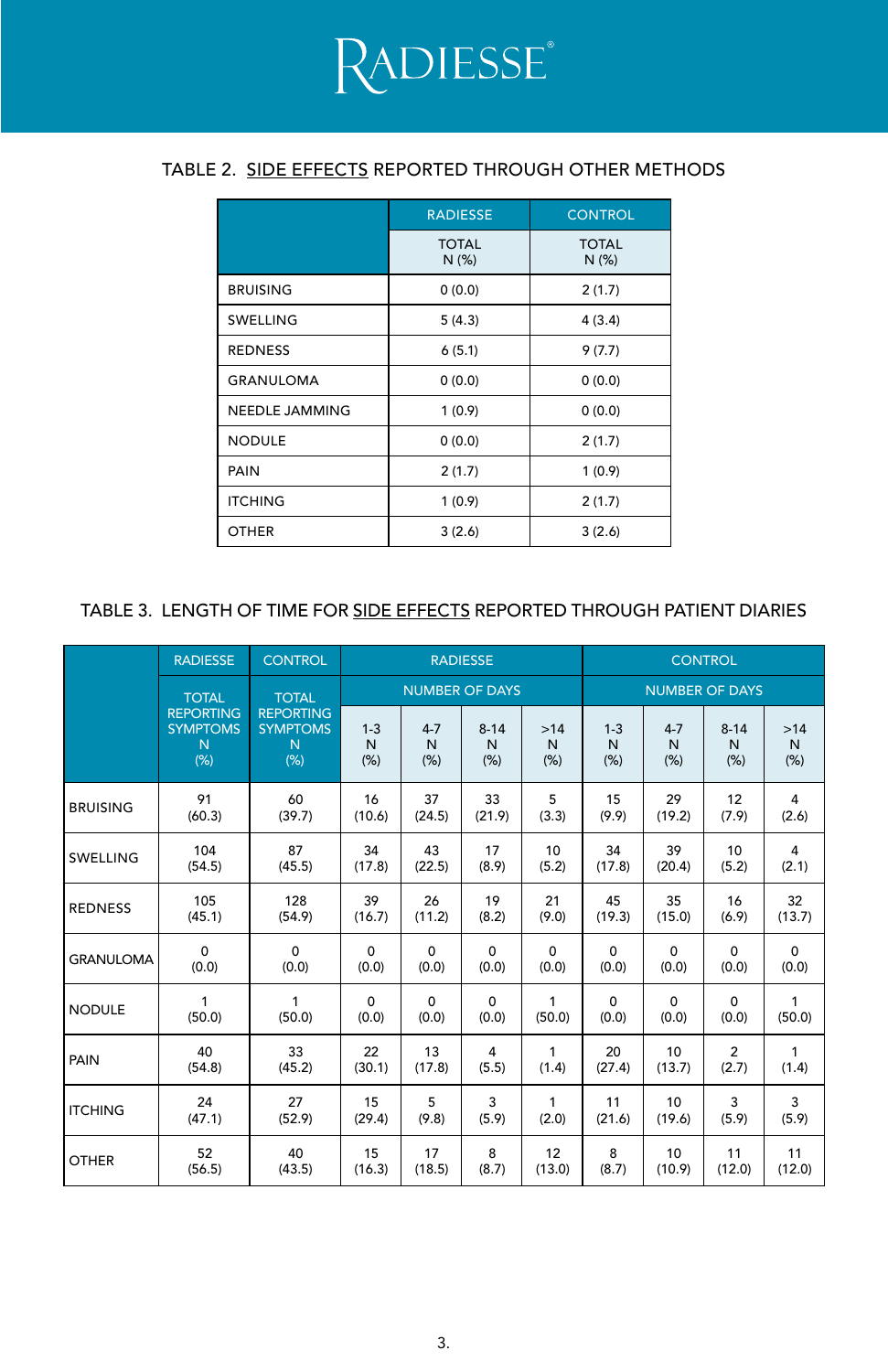|  | TABLE 4. LENGTH OF TIME FOR SIDE EFFECTS REPORTED THROUGH OTHER METHODS |
|--|-------------------------------------------------------------------------|
|--|-------------------------------------------------------------------------|

|                  | <b>RADIESSE</b>                                                    | <b>CONTROL</b>                                                  | <b>RADIESSE</b>       |                      |                       |                  | <b>CONTROL</b>        |                      |                       |                             |
|------------------|--------------------------------------------------------------------|-----------------------------------------------------------------|-----------------------|----------------------|-----------------------|------------------|-----------------------|----------------------|-----------------------|-----------------------------|
|                  | <b>TOTAL</b><br><b>REPORTING</b><br><b>SYMPTOMS</b><br>N<br>$(\%)$ | <b>TOTAL</b><br><b>REPORTING</b><br><b>SYMPTOMS</b><br>N<br>(%) | <b>NUMBER OF DAYS</b> |                      |                       |                  | <b>NUMBER OF DAYS</b> |                      |                       |                             |
|                  |                                                                    |                                                                 | $1 - 3$<br>N<br>(%)   | $4 - 7$<br>N<br>(% ) | $8 - 14$<br>N<br>(% ) | >14<br>N<br>(% ) | $1 - 3$<br>N<br>(% )  | $4 - 7$<br>N<br>(% ) | $8 - 14$<br>N<br>(% ) | >14<br>$\mathsf{N}$<br>(% ) |
| <b>BRUISING</b>  | $\Omega$                                                           | $\overline{2}$                                                  | $\Omega$              | $\Omega$             | $\Omega$              | $\Omega$         | $\Omega$              | 1                    | $\mathbf{1}$          | $\Omega$                    |
|                  | (0.0)                                                              | (100.0)                                                         | (0.0)                 | (0.0)                | (0.0)                 | (0.0)            | (0.0)                 | (50.0)               | (50.0)                | (0.0)                       |
| SWELLING         | 5                                                                  | $\overline{7}$                                                  | 5                     | $\Omega$             | $\Omega$              | $\Omega$         | 5                     | $\Omega$             | 0                     | $\overline{2}$              |
|                  | (41.7)                                                             | (58.3)                                                          | (41.7)                | (0.0)                | (0.0)                 | (0.0)            | (41.7)                | (0.0)                | (0.0)                 | (16.7)                      |
| <b>REDNESS</b>   | 9                                                                  | 12                                                              | 4                     | $\overline{2}$       | 2                     | 1                | 2                     | 3                    | 4                     | 3                           |
|                  | (42.9)                                                             | (57.1)                                                          | (19.0)                | (9.5)                | (9.5)                 | (4.8)            | (9.5)                 | (14.3)               | (19.0)                | (14.3)                      |
| <b>GRANULOMA</b> | $\Omega$                                                           | $\Omega$                                                        | $\Omega$              | $\Omega$             | $\Omega$              | $\Omega$         | $\Omega$              | $\Omega$             | $\Omega$              | $\Omega$                    |
|                  | (0.0)                                                              | (0.0)                                                           | (0.0)                 | (0.0)                | (0.0)                 | (0.0)            | (0.0)                 | (0.0)                | (0.0)                 | (0.0)                       |
| NEEDLE JAMMING   | 1                                                                  | $\Omega$                                                        | 1                     | $\Omega$             | $\Omega$              | $\Omega$         | $\Omega$              | $\Omega$             | $\Omega$              | $\Omega$                    |
|                  | (100.0)                                                            | (0.0)                                                           | (100.0)               | (0.0)                | (0.0)                 | (0.0)            | (0.0)                 | (0.0)                | (0.0)                 | (0.0)                       |
| <b>NODULE</b>    | $\Omega$                                                           | 3                                                               | $\Omega$              | $\Omega$             | $\Omega$              | $\Omega$         | $\Omega$              | $\Omega$             | 1                     | $\overline{2}$              |
|                  | (0.0)                                                              | (100.0)                                                         | (0.0)                 | (0.0)                | (0.0)                 | (0.0)            | (0.0)                 | (0.0)                | (33.3)                | (66.7)                      |
| PAIN             | 3                                                                  | 1                                                               | 1                     | 1                    | $\Omega$              | 1                | 1                     | $\Omega$             | $\Omega$              | $\Omega$                    |
|                  | (75.0)                                                             | (25.0)                                                          | (25.0)                | (25.0)               | (0.0)                 | (25.0)           | (25.0)                | (0.0)                | (0.0)                 | (0.0)                       |
| <b>ITCHING</b>   | 1                                                                  | $\overline{2}$                                                  | $\Omega$              | $\Omega$             | 1                     | $\Omega$         | 1                     | $\Omega$             | 1                     | $\Omega$                    |
|                  | (33.3)                                                             | (66.7)                                                          | (0.0)                 | (0.0)                | (33.3)                | (0.0)            | (33.3)                | (0.0)                | (33.3)                | (0.0)                       |
| <b>OTHER</b>     | 4                                                                  | 4                                                               | 1                     | $\Omega$             | $\overline{2}$        | 1                | 1                     | 1                    | $\Omega$              | $\overline{2}$              |
|                  | (50.0)                                                             | (50.0)                                                          | (12.5)                | (0.0)                | (25.0)                | (12.5)           | (12.5)                | (12.5)               | (0.0)                 | (25.0)                      |

#### WHAT CAN I EXPECT AFTER TREATMENT?

Immediately following a treatment session with RADIESSE dermal filler redness, bruising or swelling may occur in the treatment area. These signs usually go away in a short period and are generally mild in nature. An ice pack may be applied to the treatment area to help reduce swelling. Your health care provider will give you specific post-treatment care instructions.

For approximately 24 hours after treatment:

- Avoid significant movement or massage of the treated area.
- Do not apply makeup.
- Avoid extensive sun or heat exposure.

After you leave the office, you may experience redness, bruising or swelling for a few days. Not all patients experience these, but please note that such effects can occur and are not out of the ordinary for such a treatment.

You may be able to feel the area where RADIESSE dermal filler was injected for some period after injection. Over time, the injected area will feel more and more like your own tissue.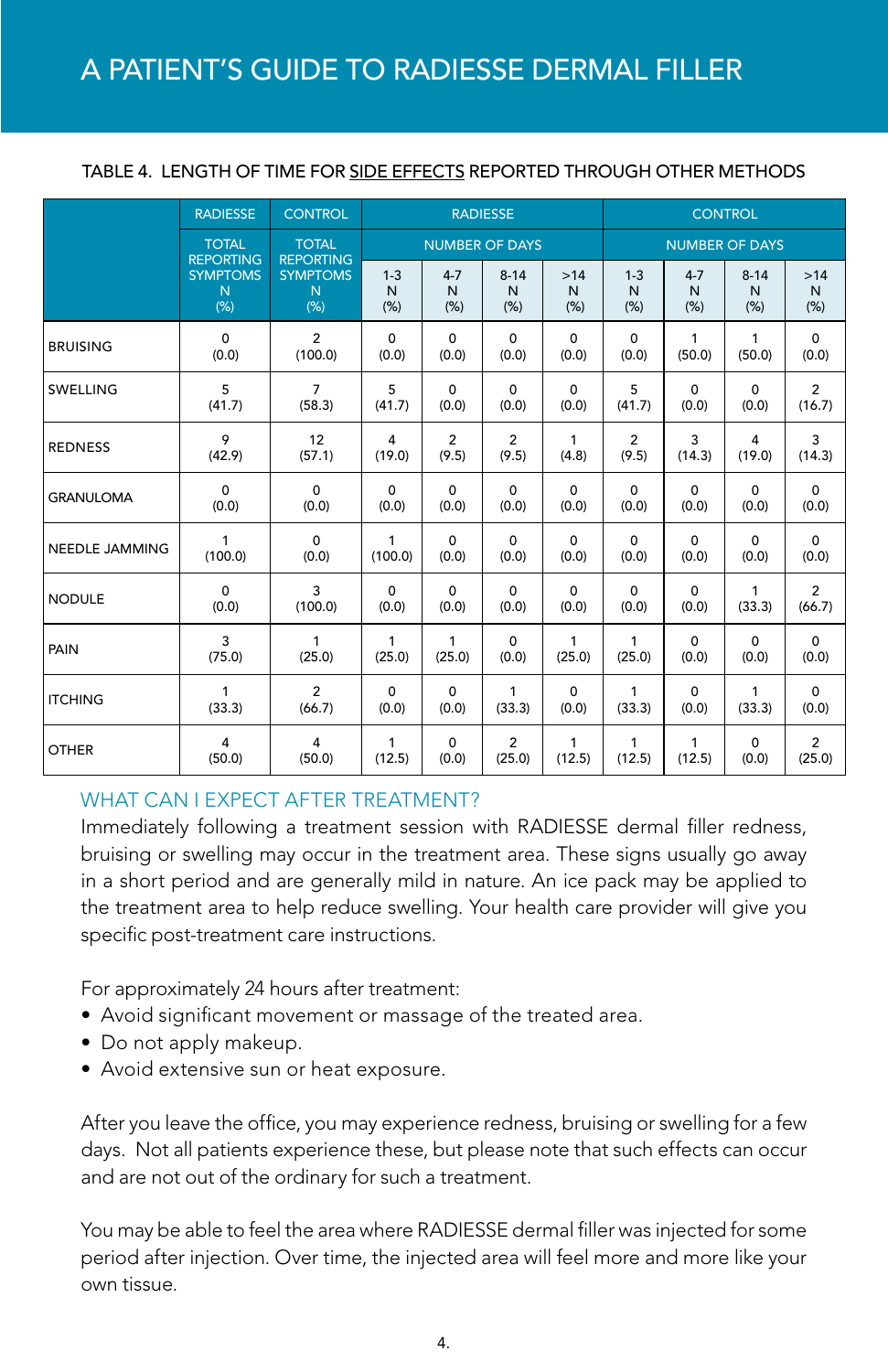

#### HOW QUICKLY CAN I GET BACK TO MY DAILY ACTIVITIES?

Most patients feel comfortable going back to their normal activities immediately after treatment with RADIESSE dermal filler.

#### HOW MANY TREATMENTS ARF RFOURED?

Your doctor will decide with you the number of treatment sessions and the amount of RADIESSE dermal filler you will need at each treatment session. Generally, significant changes may be achieved in a first treatment. A touch-up may be required to achieve optimal results.

#### WITHOUT TOUCH-UP INJECTIONS, HOW WILL MY SKIN LOOK?

Your skin will begin to gradually look like it did before treatment as you near the end of the time period RADIESSE dermal filler usually lasts. Periodic touch up injections will help you maintain the look you have after treatment.

#### WHAT OTHER THINGS DO I NEED TO KNOW?

The Microspheres in RADIESSE dermal filler can be seen in X-rays and CT Scans. It is very important that you inform your doctor and other health care professionals that you have RADIESSE dermal filler injected in your face. Even though RADIESSE dermal filler can be seen in X-rays and CT Scans, there is not a high risk that it would cause your doctor concern, as long as s/he knows that you have had RADIESSE dermal filler injected in your face.

## QUESTIONS FOR MY DOCTOR